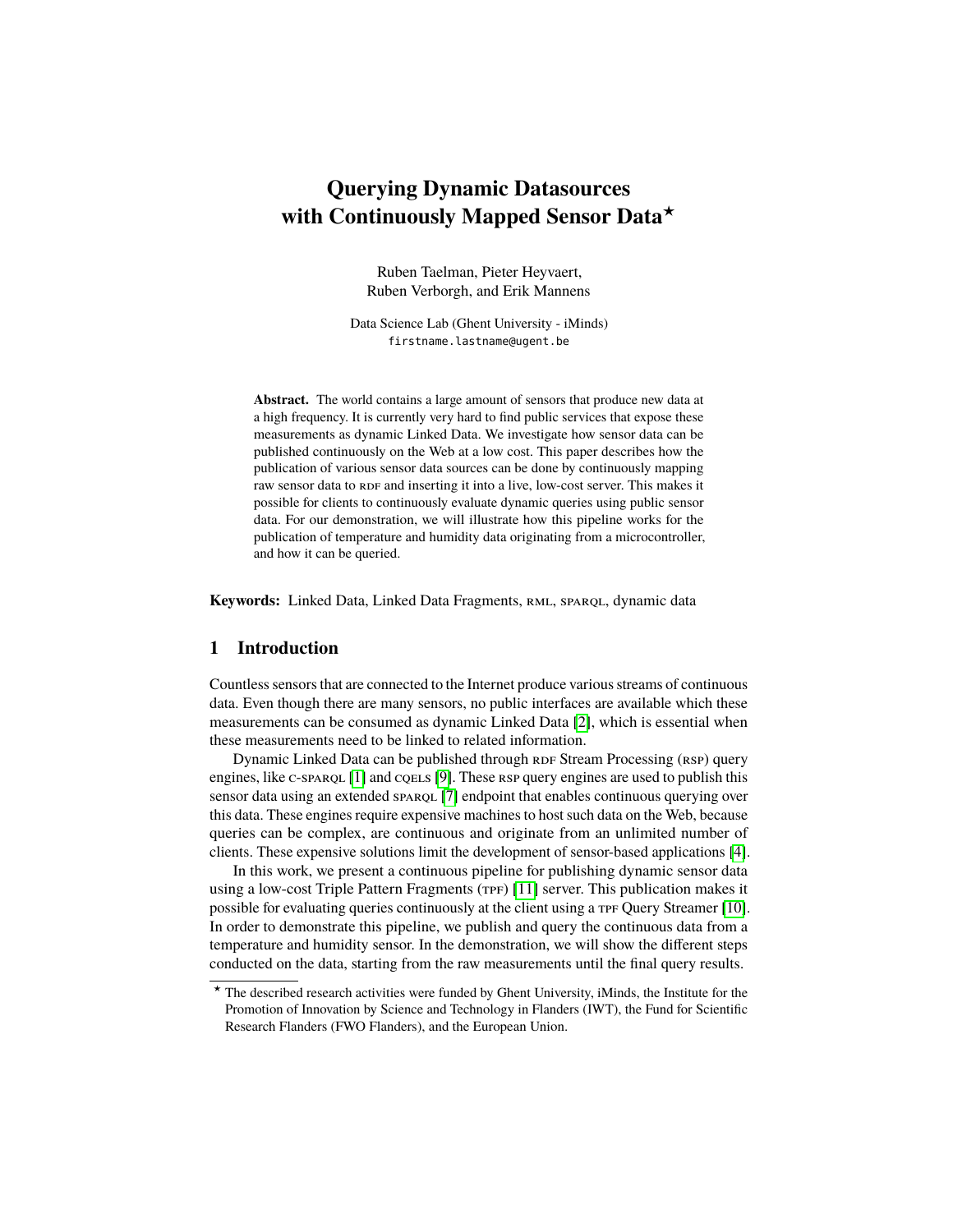# **2 Architecture**

Our continuous pipeline for publishing sensor data consists of a data reader, mapper and publisher. These components connect a sensor with a dynamic data source, as can be seen in Fig. [1.](#page-1-0) The reader receives data from a sensor. The mapper converts this data to  $RDF$ using the  $RDF$  Mapping Language ( $RML$ ) [\[6\]](#page-3-7). Finally, the publisher inserts the dynamic RDF triples into a TPF server. These three components will be explained hereafter.

<span id="page-1-0"></span>

**Fig. 1:** Overview of the continuous pipeline for publishing sensor data.

#### **2.1 Reader**

For this demonstration, we use a  $T$ essel<sup>[1](#page-1-1)</sup> microcontroller to capture sensor data from the environment. Tessel provides a Node.js[2](#page-1-2) module that can be used to listen to sensor measurements from the device using JavaScript events. json objects are emitted for each measurement at a configurable rate. These objects contain all required data to describe each measurement.

#### **2.2 Mapper**

The mapper component [\[8\]](#page-3-8) is responsible for converting the JSON output that it receives from the reader component to RDF. This conversion is done using the RMLMapper<sup>[3](#page-1-3)</sup>. For each measurement, the RMLMapper reads the RML mapping file, maps the json object to RDF and forwards the result to the publisher component. The mapping file depends on the type of sensor that is being used, because not all sensors output the same data in the same structure and format and the data is not necessarily annotated using the same ontologies.

#### **2.3 Publisher**

For the final step in the continuous pipeline, the publisher component takes the measurement data in RDF and converts it to *dynamic data*. The publisher does this by adding a time annotation to it, as we described in previous work [\[10\]](#page-3-6). We chose to represent our time annotations as expiration times and we only keep the latest version of each measurement, because for this demonstration only the latest sensor measurements are needed. Our system alternatively also supports storing all measurement versions, which enables historical analysis. We serialized our annotations as RDF graphs [\[5\]](#page-3-9), because we showed that this is the most efficient method for time annotation [\[10\]](#page-3-6). Finally, each time-annotated measurement is inserted into the TPF server and the previous measurement for that sensor is removed.

<span id="page-1-1"></span><sup>1</sup> <https://tessel.io/>

<span id="page-1-2"></span><sup>2</sup> <https://nodejs.org/>

<span id="page-1-3"></span><sup>3</sup> <https://github.com/RMLio/RML-Mapper>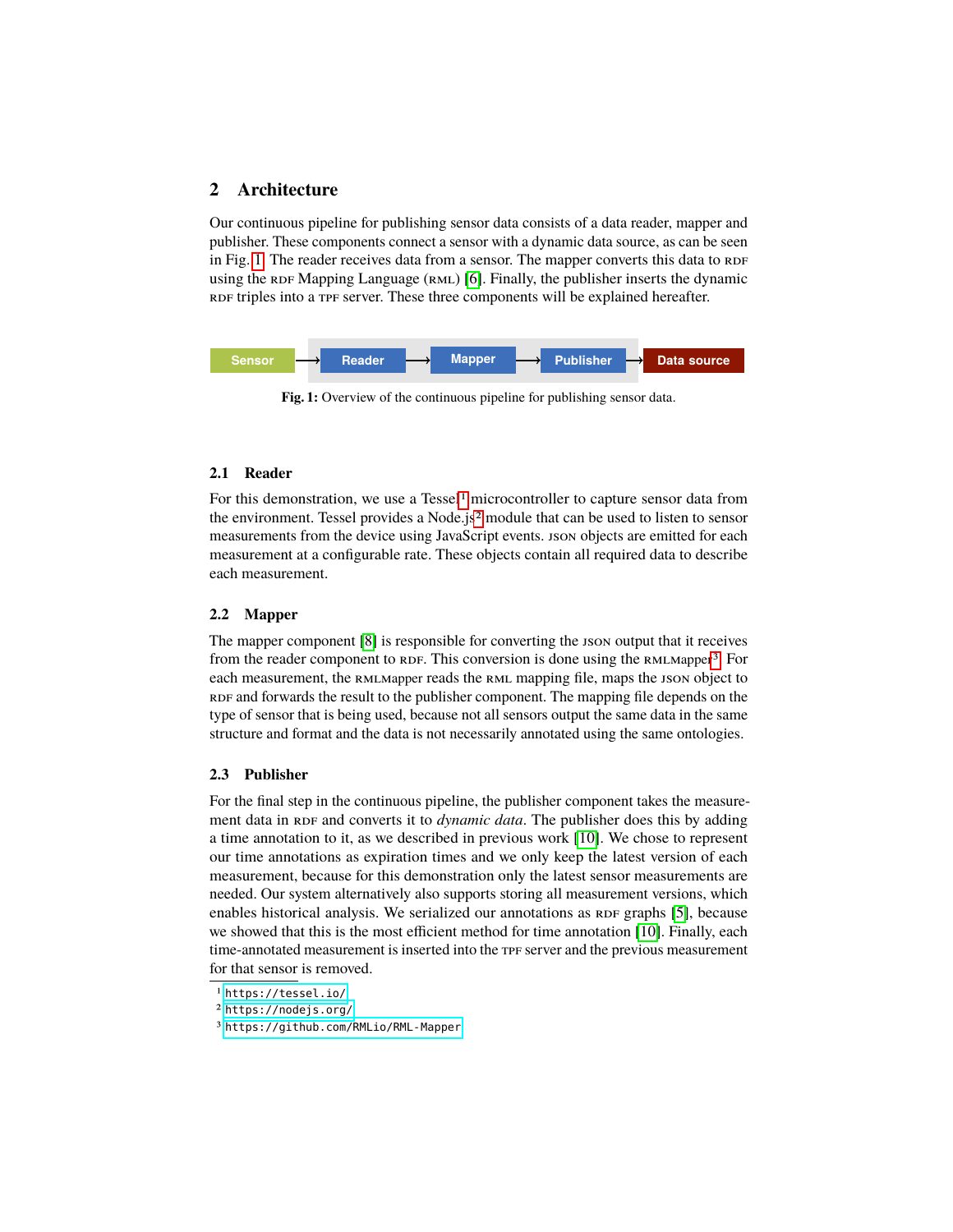# **3 Demonstration Overview**

We used our pipeline to publish data that is being created by a Tessel sensor that reads temperature and humidity data. The reader component starts by emitting measurements in json, like the following.

```
{ "humidity" : { "value":47.0815124512 },
  "device" : "TM-00-04-f000da30-0062473d-20a82586",
  "module" : "climate",
 "temperature": { "value":30.0167749023 } }
```
In order to add semantical value to the measurements, the mapper component maps each **json** object to RDF.

```
<http://www.example.com/TM-00-04-f000da30-0062473d-20a82586>
  a <https://w3id.org/saref#Sensor> ;
  <http://vocab.datex.org/terms#humidity> "47.0815124512"^^xsd:double ;
  <http://dbpedia.org/ontology/temperature> "30.0167749023"^^xsd:double .
```
Next, the triples are time-annotated by the publisher component to make the triples valid up until a certain time. This is represented with the TriG [\[3\]](#page-3-10) serialization.

```
-:g12 {
 <http://www.example.com/TM-00-04-f000da30-0062473d-20a82586>
    a <https://w3id.org/saref#Sensor> ;
    <http://vocab.datex.org/terms#humidity> "47.0815124512"^^xsd:double ;
    <http://dbpedia.org/ontology/temperature> "30.0167749023"^^xsd:double .
}
_:g12 <http://example.org/temporal#expiration> "2016-06-27T09:48:47.808Z"^^<
    xsd:dateTimeStamp> .
```
After the data is published, it can be consumed by clients. We use the client-side TPF Query Streamer to continuously evaluate the following sparque query in order to fetch the published measurements from our pipeline.

```
PREFIX dat: <http://vocab.datex.org/terms#>
PREFIX saref: <https://w3id.org/saref#>
PREFIX dbp: <http://dbpedia.org/ontology/>
SELECT ?temperature ?humidity WHERE {
    ?sensor a saref:Sensor;
            dat:humidity ?humidity;
            dbp:temperature ?temperature.
}
```
This query selects the temperature and humidity data from all sensors. The TPF Query Streamer is able to interpret this query as being dynamic, so it will automatically re-evaluate the query from the moment new measurements become available. The query can for example show the following intermediary result.

Temperature: "30.0167749023" Humidity: "47.0815124512"